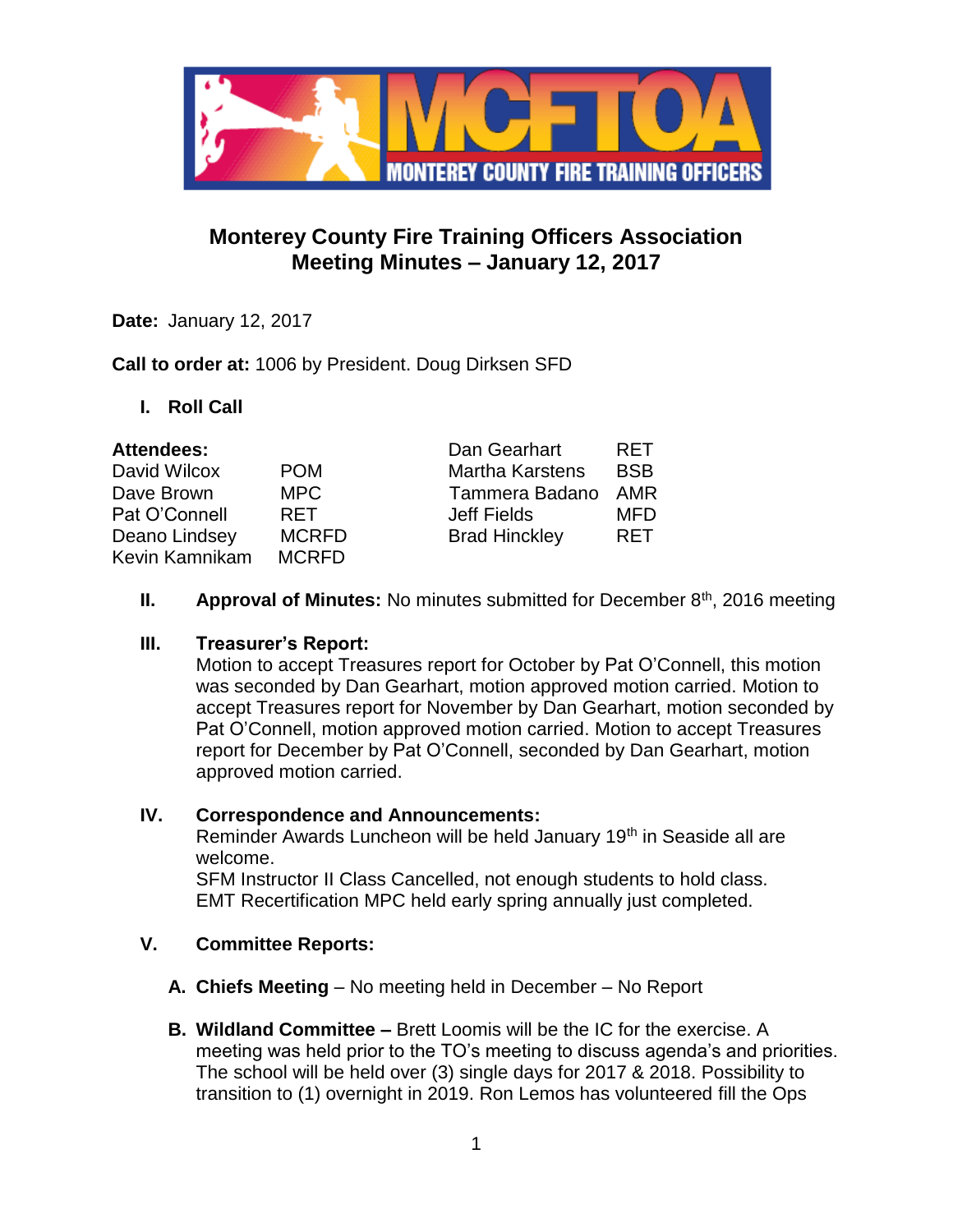

sections Chief position for 2017. The Wildland School is currently looking for individuals to fill overhead positions (SO, STL. etc...). Additional open areas will be still be available to those departments who wish to train on their own with their department.

## **C. Programs/Training Classes**

Kevin Kamnikam presented a need for more NWCG (S) series classes within the county. Dino Lindsey suggested some sort of needs assessment or survey to be circulated through county agencies once again with the hopes of capturing department and individual requirements and bring classes back to the local area. Jeff Fields brought forth ideas of hosting the ISFSI training officer credentialing program (flyers were handed out) would like feedback next meeting.

- **D. Website** continues to gain interest. 1040 views last month. There has been a spike in viewership due to the classes that were posted on the site. The website is running great with no issues. Dan Gearhart brought up that a small investment in the website advertising could possibly increase student enrollment. Tammera Bandano made a motion to invest \$100 in website advertisement, this motion was seconded by Jeff Fields. Motion approved motion carried.
- **E. Fire Academy** Dave Brown said that New Academy begins with family orientation tonight at 6pm. Also, there will be some credit changes beginning in the fall of 2017 that may affect some local departments. Group brought up that having a flyer put out for Fire Academy Graduation would be great so that more retiree's and Chief Officers would attend the Academy Graduation. Additional, discussions took place regarding the new SFM fire officers program. Dave Brown would like to get feedback from the group regarding how these classes should be available. Options would be in person, completely online or a hybrid class more to follow.
- **F. Countywide drills:** No report given Jack Lundgren MFD was not in attendance.
- **VI. Old Business-** Santa Cruz TO's No report given
- **VII. New Business –** Deano Lindsey proposed to send out a survey/ class request for 2017 training needs. However, he would like to also focus on the need for (S) series classes as a priority due to the fast approaching wildland